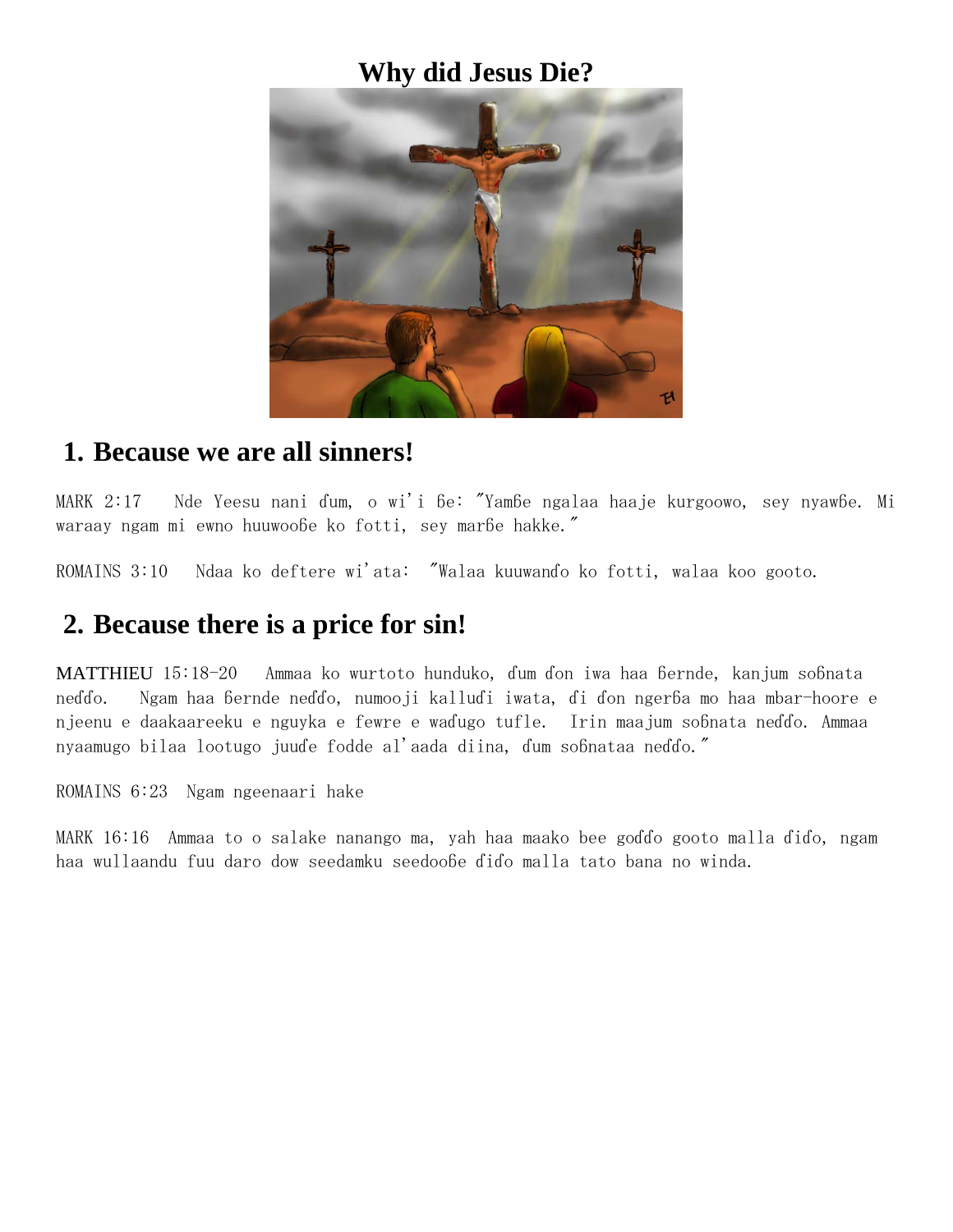

**There is a price for sin!**

# **3. Because Jesus died and paid for our sins on the cross!**

[MATTHIEU](http://jesusforafrica.net/fulfulde/BIB/MAT.xml) 1:21 O tammi danyugo ɓiɗɗo gorko, a ewno innde maako Yeesu, ngam o hisnan yimɓe maako e hakkeeji maɓɓe."

ROMAINS 5:8 Ammaa Almasiihu maayi mbattudi meeɗen yaake en konne'en Allah no. Bana ni Allah waŋginiri no o yiɗiri en.

JEAN 3:16 Allah yiɗi duniyaaru masin. Ngam maajum o hokki Ɓiɗɗo+ maako bajjo. Koomoy nuɗɗini Ɓiɗɗo oo, halkataa, ammaa o heɓan ngeendam nduumiiɗam.

# **4. Salvation is a free gift, not by good works. You must take God's word for it, and trust Jesus alone!**

ACTES 4:12 Haa maako tan keɓeten kisndam, ngam walaa goɗɗo feere haa duniyaaru sam, mo Allah hokki baawɗe haa en keɓa hisrugo bee muuɗum."

[EPHESIENS](http://jesusforafrica.net/fulfulde/BIB/EPH.xml) 2:8-9 Fakat, kisndam mon ɗon dari dow mo''ere maako tan. Naa ɗum kuugal mooɗon, ɗum dokkal Allah ngal njaɓɗon bee nuɗɗinki. 9 Kisndam mon iwaay haa kuuɗe mon, ngam taa goɗɗo heɓa juraago.

TITE 3:5 O hisni en, naa ngam en kuuwi ko fottani mo, ammaa ngam o enɗi en. Nde keɓɗen ngiiwam baptisma, Ruuhu Ceniiɗo danyi en fahin, laatini en yimɓe hesɓe.

# **5. We must put our faith and trust in Christ alone!**

MARK 9:23 Yeesu jaabi mo: "Koni a wi'i: To a waawi? Haa nuɗɗinɗo kooɗume fuu heɓoto."

MARK 1:15 o wi'i: "Saa'i waɗi, laamu Allah ɓaditake, tuube, nuɗɗine linjiila."